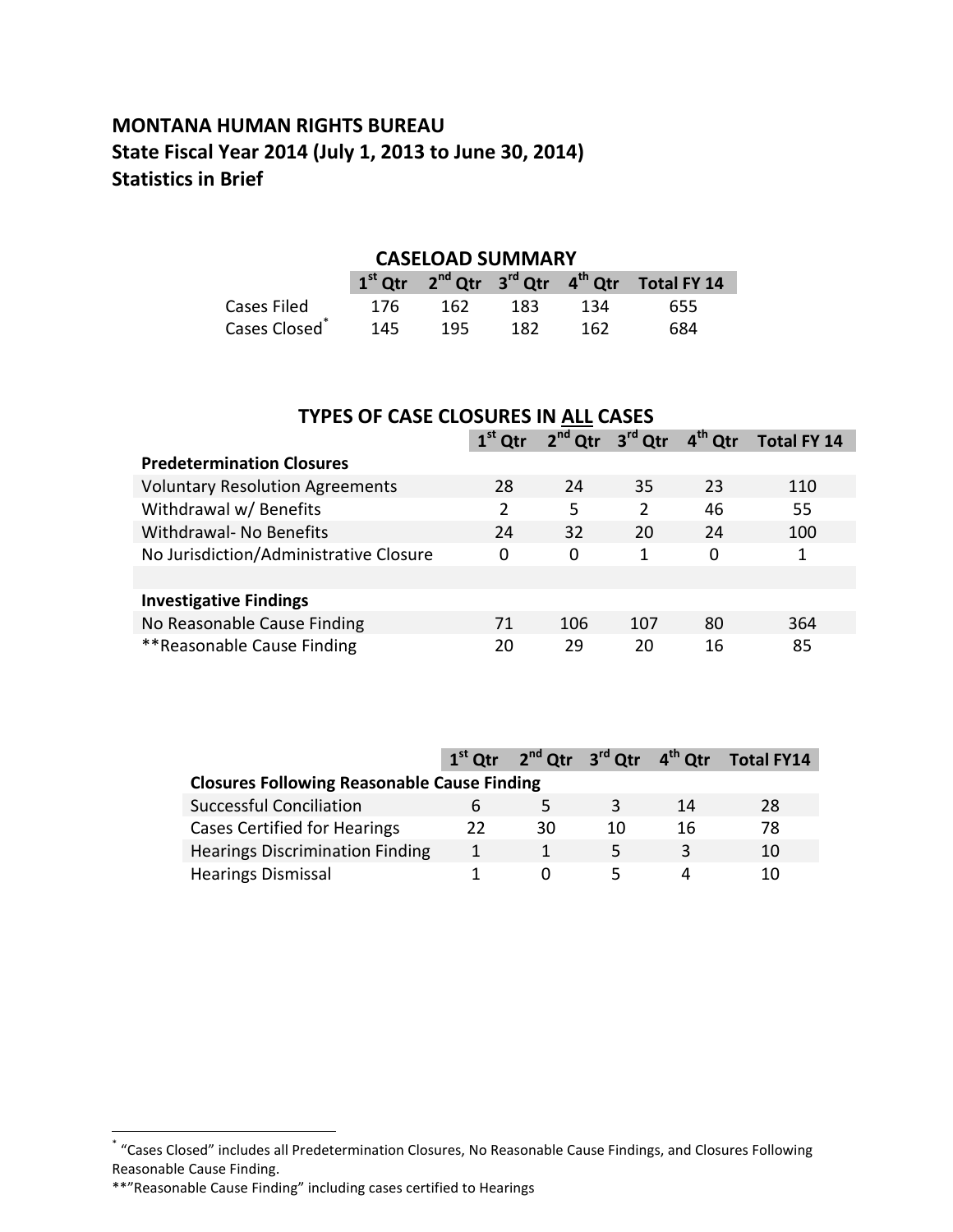|                                | $1st$ Qtr |     | $2^{nd}$ Qtr $3^{rd}$ Qtr $4^{th}$ Qtr |    | Total FY 14 |
|--------------------------------|-----------|-----|----------------------------------------|----|-------------|
| <b>Private Companies</b>       | 124       | 106 | 120                                    | 97 | 447         |
| State & Local Government       | 42        | 26  | 43                                     | 17 | 128         |
| Elementary/Secondary Schools 6 |           | 8   | 14                                     | 4  | 32          |
| Colleges/ Universities         | 3         |     | 6                                      |    | 16          |
| Housing                        |           |     |                                        | 13 | 31          |

#### **TYPE OF RESPONDENT- All Cases Filed**

**AREA OF ALLEGED DISCRIMINATION- All Cases Filed**

|                              |     | 1 <sup>st</sup> Qtr 2 <sup>nd</sup> Qtr 3 <sup>rd</sup> Qtr 4 <sup>th</sup> Qtr |     |     | <b>Total FY 14</b> |
|------------------------------|-----|---------------------------------------------------------------------------------|-----|-----|--------------------|
| Employment                   | 146 | 127                                                                             | 156 | 101 | 530                |
| <b>Public Accommodations</b> | 6   | 5.                                                                              | 6   | 17  | 34                 |
| <b>Government Services</b>   | 10  | 6                                                                               | 16  | 3   | 35                 |
| Housing                      | 12  | 19                                                                              |     | 18  | 51                 |
| Education                    | O   |                                                                                 | ς   | O   | 5                  |
| Insurance/Finance            | O   |                                                                                 |     |     |                    |
|                              |     |                                                                                 |     |     |                    |

### **BASIS OF ALLEGED DISCRIMINATION\*- All Cases Filed**

|                         | $1st$ Qtr      | 2 <sup>nd</sup> Qtr | 3 <sup>rd</sup> Qtr | 4 <sup>th</sup> Qtr | <b>Total FY 14</b> |
|-------------------------|----------------|---------------------|---------------------|---------------------|--------------------|
| Disability              | 55             | 60                  | 70                  | 56                  | 241                |
| Retaliation             | 37             | 40                  | 45                  | 39                  | 161                |
| Sex-Female              | 34             | 39                  | 47                  | 18                  | 138                |
| Age                     | 30             | 32                  | 34                  | 35                  | 131                |
| Race- Native American   | 7              | 25                  | 5                   | 13                  | 50                 |
| <b>Marital Status</b>   | 4              | 7                   | 13                  | 3                   | 27                 |
| Sex-Male                | 10             | 6                   | 8                   | 4                   | 28                 |
| Pregnancy               | 9              | 5                   | 3                   | 6                   | 23                 |
| Race-Black              | 21             | 5                   | 5                   | 6                   | 37                 |
| Religion                | 8              | 3                   | 6                   | 4                   | 21                 |
| <b>National Origin</b>  | 7              | 0                   | $\overline{0}$      | 0                   | 7                  |
| Race-Other              | 1              | 0                   | 0                   | 0                   | $\mathbf{1}$       |
| <b>Political Belief</b> | 8              | 6                   | 9                   | 1                   | 24                 |
| Color                   | $\overline{0}$ | 0                   | 4                   | 1                   | 5                  |
| <b>Familial Status</b>  | 1              | 0                   | $\Omega$            | 0                   | 1                  |
| Creed                   | $\overline{2}$ | $\Omega$            | 8                   | $\Omega$            | 9                  |
| Race White              | 1              | 8                   | 0                   | 0                   | 9                  |

\*Allegations total more than 100% of total cases filed because some cases allege more than one basis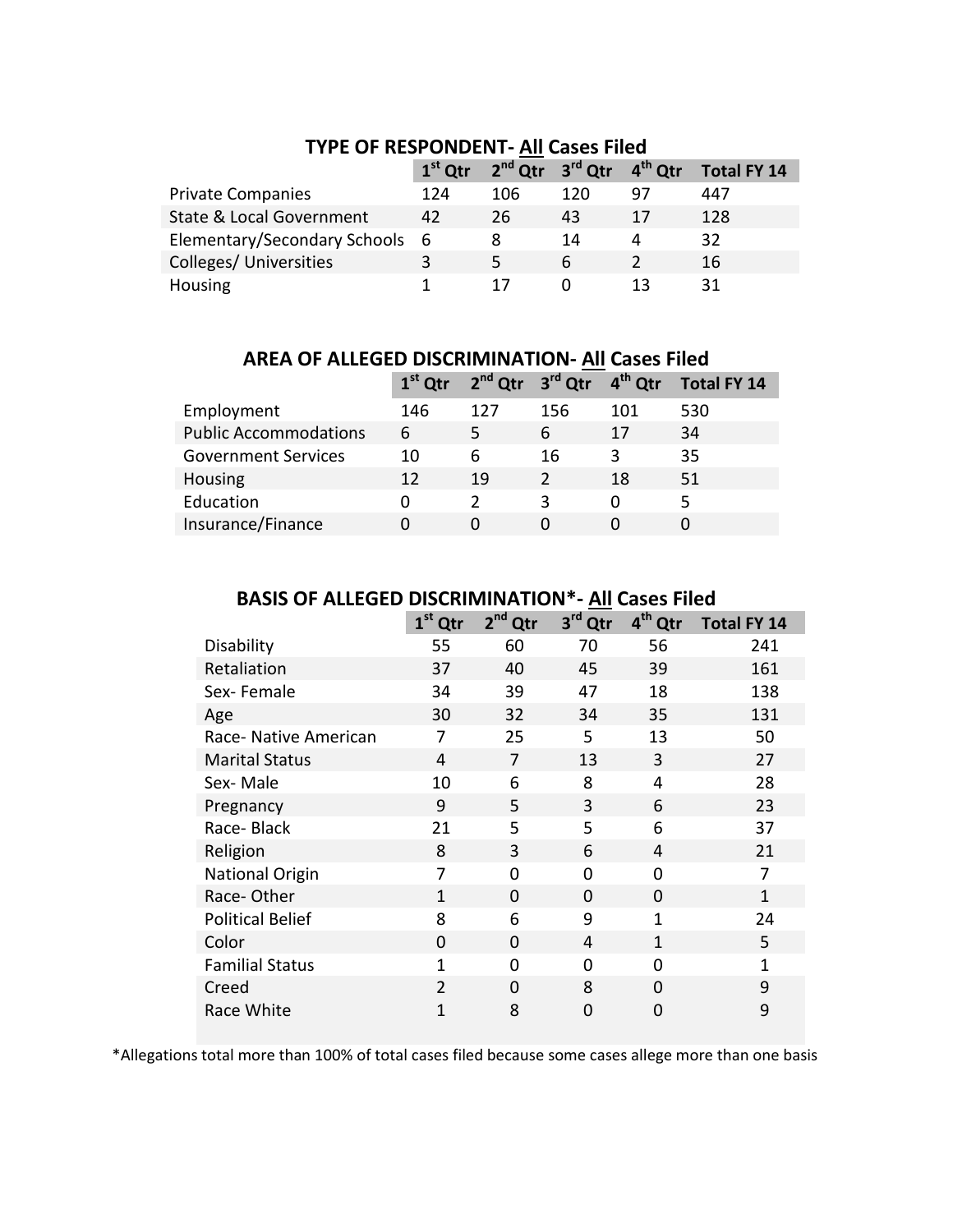|                                   |               |               |                        | AII CUJLJ I IILU    |                    |
|-----------------------------------|---------------|---------------|------------------------|---------------------|--------------------|
|                                   | $1st$ Qtr     | $2nd$ Qtr     | 3 <sup>rd</sup><br>Qtr | 4 <sup>th</sup> Qtr | <b>Total FY 14</b> |
| Discharge/ Constructive Discharge | 79            | 78            | 90                     | 52                  | 299                |
| Harassment                        | 20            | 45            | 38                     | 28                  | 131                |
| Reasonable Accommodation          | 9             | 10            | 26                     | 7                   | 52                 |
| Terms/Conditions                  | 23            | 4             | 8                      | 8                   | 43                 |
| Sexual Harassment                 | 10            | 14            | 12                     | 1                   | 37                 |
| Hiring/Reinstatement              | 17            | 15            | 25                     | 20                  | 77                 |
| Discipline/Suspension             | 3             | 1             | 5                      | 4                   | 13                 |
| <b>Wages</b>                      | 3             | $\mathcal{P}$ | 6                      | $\mathcal{P}$       | 13                 |
| Promotion                         | 5             | 0             | 1                      | 1                   | 7                  |
| Demotion                          | $\mathfrak z$ | $\mathcal{P}$ | $\mathfrak{p}$         | 1                   | 7                  |
| <b>Maternity Leave</b>            | 0             | 0             | $\Omega$               | 0                   | 0                  |

**ISSUES OF ALLEGED DISCRIMINATION\*- All Cases Filed**

\*Issues total more than 100% of total cases filed because some cases allege more than one issue.

|                         |           |                     | <b>LUIPIOTIILUI CUJCJ</b> |                     |                    |  |
|-------------------------|-----------|---------------------|---------------------------|---------------------|--------------------|--|
|                         | $1st$ Qtr | 2 <sup>nd</sup> Qtr | 3 <sup>rd</sup><br>Qtr    | 4 <sup>th</sup> Qtr | <b>Total FY 14</b> |  |
| Disability              | 46        | 47                  | 58                        | 35                  | 186                |  |
| 186                     | 36        | 40                  | 35                        | 38                  | 149                |  |
| Sex-Female              | 30        | 38                  | 46                        | 16                  | 130                |  |
| Age                     | 35        | 30                  | 32                        | 31                  | 128                |  |
| Sex-Male                | 9         | 6                   | 8                         | 4                   | 27                 |  |
| Race- Native American   | 6         | 6                   | 4                         | $\overline{2}$      | 18                 |  |
| Pregnancy               | 9         | 5                   | 3                         | 6                   | 23                 |  |
| <b>Marital Status</b>   | 4         | 7                   | 13                        | $\mathbf{1}$        | 25                 |  |
| Race-Black              | 15        | 5                   | $\overline{2}$            | 4                   | 26                 |  |
| Religion                | 7         | 3                   | 4                         | 1                   | 15                 |  |
| <b>National Origin</b>  | O         | 0                   | $\overline{2}$            | 0                   | 2                  |  |
| Race-Other              | $\Omega$  | $\Omega$            | $\Omega$                  | $\Omega$            | $\Omega$           |  |
| <b>Political Belief</b> | 8         | 6                   | 1                         | 1                   | 16                 |  |
| Color                   | $\Omega$  | $\Omega$            | 4                         | 1                   | 5                  |  |
| Creed                   | 1         | $\Omega$            | 0                         | 0                   | $\mathbf{1}$       |  |
| Race-White              | 1         | 8                   | 0                         | 0                   | 9                  |  |

## **BASIS OF ALLEDGED DISCRIMINATION\* – Employment Cases Filed**

\*Allegations total more than 100% of total cases filed because some cases allege more than one basis